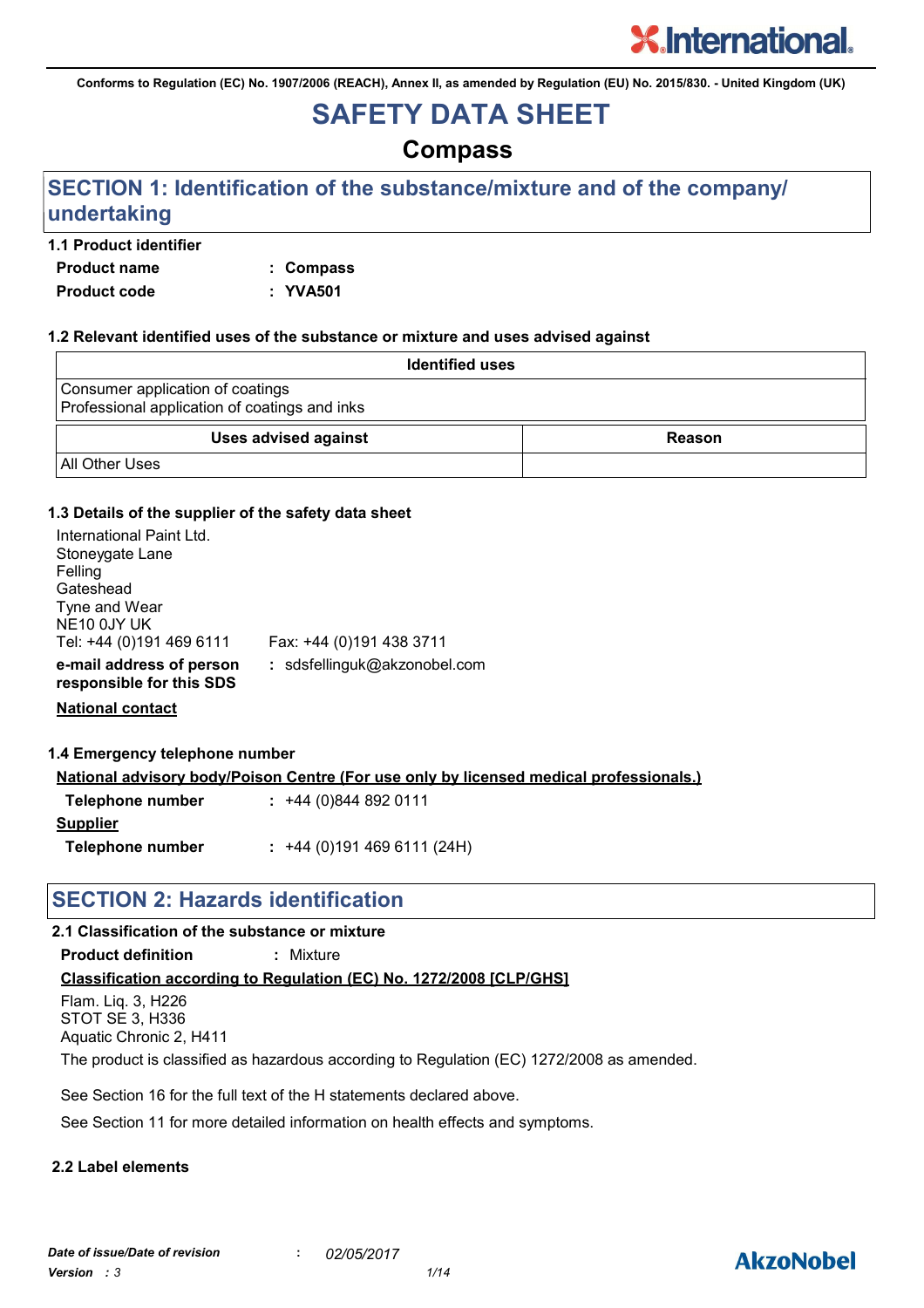### **SECTION 2: Hazards identification**

| <b>Hazard pictograms</b>                                                                                                                                 |                                                                                                                                                                                                                                               |
|----------------------------------------------------------------------------------------------------------------------------------------------------------|-----------------------------------------------------------------------------------------------------------------------------------------------------------------------------------------------------------------------------------------------|
| <b>Signal word</b>                                                                                                                                       | Warning                                                                                                                                                                                                                                       |
| <b>Hazard statements</b>                                                                                                                                 | Flammable liquid and vapour.<br>May cause drowsiness or dizziness.<br>Toxic to aquatic life with long lasting effects.                                                                                                                        |
| <b>Precautionary statements</b>                                                                                                                          |                                                                                                                                                                                                                                               |
| General                                                                                                                                                  | : Read label before use. Keep out of reach of children. If medical advice is needed,<br>have product container or label at hand.                                                                                                              |
| <b>Prevention</b>                                                                                                                                        | : Wear protective gloves. Wear eye or face protection. Keep away from heat, hot<br>surfaces, sparks, open flames and other ignition sources. No smoking. Use only<br>outdoors or in a well-ventilated area. Avoid release to the environment. |
| <b>Response</b>                                                                                                                                          | IF INHALED: Remove person to fresh air and keep comfortable for breathing. IF<br>ON SKIN (or hair): Take off immediately all contaminated clothing. Rinse skin with<br>water or shower.                                                       |
| <b>Storage</b>                                                                                                                                           | : Keep cool.                                                                                                                                                                                                                                  |
| <b>Disposal</b>                                                                                                                                          | Dispose of contents and container in accordance with all local, regional, national<br>and international regulations.                                                                                                                          |
| <b>Hazardous ingredients</b>                                                                                                                             | : Hydrocarbons, C9-C11, isoalkanes, cyclics, <2% aromatics                                                                                                                                                                                    |
| <b>Supplemental label</b><br>elements                                                                                                                    | : Contains 2-butanone oxime and Hydrocarbons, terpene processing by-products.<br>May produce an allergic reaction.                                                                                                                            |
|                                                                                                                                                          | Wear appropriate respirator when ventilation is inadequate.                                                                                                                                                                                   |
| <b>Annex XVII - Restrictions</b><br>on the manufacture,<br>placing on the market and<br>use of certain dangerous<br>substances, mixtures and<br>articles | : Not applicable.                                                                                                                                                                                                                             |

**X.International.** 

**2.3 Other hazards**

**Other hazards which do : not result in classification** : None known.

### **SECTION 3: Composition/information on ingredients**

| 3.2 Mixtures                                                   | : Mixture                                                                                |                  |                                                                                       |                    |             |
|----------------------------------------------------------------|------------------------------------------------------------------------------------------|------------------|---------------------------------------------------------------------------------------|--------------------|-------------|
| <b>Product/ingredient</b><br>name                              | <b>Identifiers</b>                                                                       | $%$ by<br>weight | <b>Classification</b><br><b>Regulation (EC) No.</b><br>1272/2008 [CLP]                | <b>Nota</b><br>(s) | <b>Type</b> |
| Hydrocarbons,<br>C9-C11, isoalkanes,<br>cyclics, <2% aromatics | IREACH #:<br>01-2119480153-44                                                            | ≥25 - ≤50        | Flam. Liq. 3, H226<br>STOT SE 3, H336<br>Asp. Tox. 1, H304<br>Aquatic Chronic 2, H411 |                    | $[1]$       |
| Naphtha (petroleum),<br>hydrotreated heavy                     | IREACH #:<br>01-2119486659-16<br>EC: 265-150-3<br>CAS: 64742-48-9<br>Index: 649-327-00-6 | $≥10 - 520$      | Asp. Tox. 1, H304<br>EUH066                                                           | P                  | [1] [2]     |
| Distillates (petroleum),<br>hydrotreated light                 | IEC: 265-149-8<br>ICAS: 64742-47-8                                                       | ≥10 - ≤25        | Asp. Tox. 1, H304                                                                     |                    | $[1]$       |
| Date of issue/Date of revision                                 | 02/05/2017                                                                               |                  |                                                                                       | <b>AkzoNobel</b>   |             |

*Version : 3 2/14*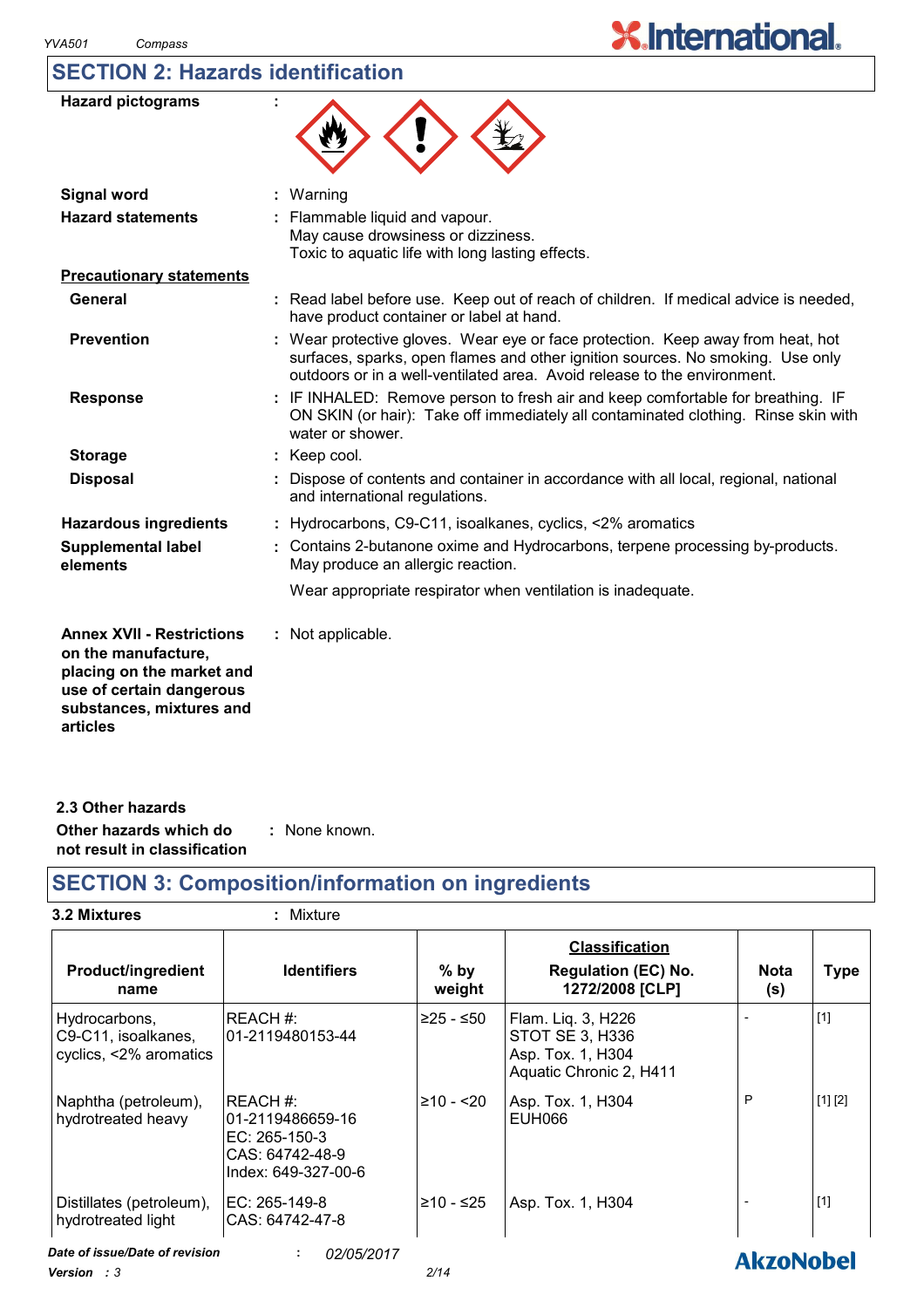*YVA501 Compass* 

### **SECTION 3: Composition/information on ingredients**

|                                                                                 | Index: 649-422-00-2                                                                  |       |                                                                                                                 |         |
|---------------------------------------------------------------------------------|--------------------------------------------------------------------------------------|-------|-----------------------------------------------------------------------------------------------------------------|---------|
| Hydrocarbons, terpene   EC: 273-309-3<br>processing by-products CAS: 68956-56-9 |                                                                                      | $<$ 1 | Flam. Liq. 3, H226<br>Skin Irrit. 2, H315<br>Skin Sens. 1, H317<br>Asp. Tox. 1, H304<br>Aquatic Chronic 2, H411 | $[1]$   |
| 2-butanone oxime                                                                | REACH #:<br>01-2119539477-28<br>EC: 202-496-6<br>CAS: 96-29-7<br>Index: 616-014-00-0 | $<$ 1 | Acute Tox. 4, H312<br>Eye Dam. 1, H318<br>Skin Sens. 1, H317<br>Carc. 2, H351                                   | $[1]$   |
| bis(2,2,6,6-tetramethyl- EC: 258-207-9<br>4-piperidyl) sebacate                 | CAS: 52829-07-9                                                                      | $<$ 1 | Eye Dam. 1, H318<br>Aquatic Acute 1, H400 (M=1)<br>Aquatic Chronic 2, H411                                      | $[1]$   |
| 2-ethylhexanoic acid,<br>zirconium salt                                         | REACH#:<br>l01-2119979088-21<br>EC: 245-018-1<br>CAS: 22464-99-9                     | ≤1    | Repr. 2, H361fd (Fertility and<br>Unborn child) (oral)                                                          | [1] [2] |
|                                                                                 |                                                                                      |       | See Section 16 for the<br>full text of the H<br>statements declared<br>above.                                   |         |

There are no additional ingredients present which, within the current knowledge of the supplier and in the concentrations applicable, are classified as hazardous to health or the environment, are PBTs or vPvBs or have been assigned a workplace exposure limit and hence require reporting in this section.

**Type** 

[1] Substance classified with a health or environmental hazard

[2] Substance with a workplace exposure limit

[3] Substance meets the criteria for PBT according to Regulation (EC) No. 1907/2006, Annex XIII

[4] Substance meets the criteria for vPvB according to Regulation (EC) No. 1907/2006, Annex XIII

[5] Substance of equivalent concern

Occupational exposure limits, if available, are listed in Section 8.

|                                       | <b>Nota</b><br>(s) |
|---------------------------------------|--------------------|
| <b>SECTION 4: First aid measures</b>  |                    |
| 4.1 Description of first aid measures |                    |

| General                           | : In all cases of doubt, or when symptoms persist, seek medical attention. Never give<br>anything by mouth to an unconscious person. If unconscious, place in recovery<br>position and seek medical advice.                                                                                                             |
|-----------------------------------|-------------------------------------------------------------------------------------------------------------------------------------------------------------------------------------------------------------------------------------------------------------------------------------------------------------------------|
| Eye contact                       | : Remove contact lenses, irrigate copiously with clean, fresh water, holding the<br>eyelids apart for at least 10 minutes and seek immediate medical advice.                                                                                                                                                            |
| <b>Inhalation</b>                 | : Remove to fresh air. Keep person warm and at rest. If not breathing, if breathing is<br>irregular or if respiratory arrest occurs, provide artificial respiration or oxygen by<br>trained personnel.                                                                                                                  |
| <b>Skin contact</b>               | : Remove contaminated clothing and shoes. Wash skin thoroughly with soap and<br>water or use recognised skin cleanser. Do NOT use solvents or thinners.                                                                                                                                                                 |
| Ingestion                         | : If swallowed, seek medical advice immediately and show the container or label.<br>Keep person warm and at rest. Do NOT induce vomiting.                                                                                                                                                                               |
| <b>Protection of first-aiders</b> | : No action shall be taken involving any personal risk or without suitable training. If it<br>is suspected that fumes are still present, the rescuer should wear an appropriate<br>mask or self-contained breathing apparatus. It may be dangerous to the person<br>providing aid to give mouth-to-mouth resuscitation. |

#### **4.2 Most important symptoms and effects, both acute and delayed Potential acute health effects**



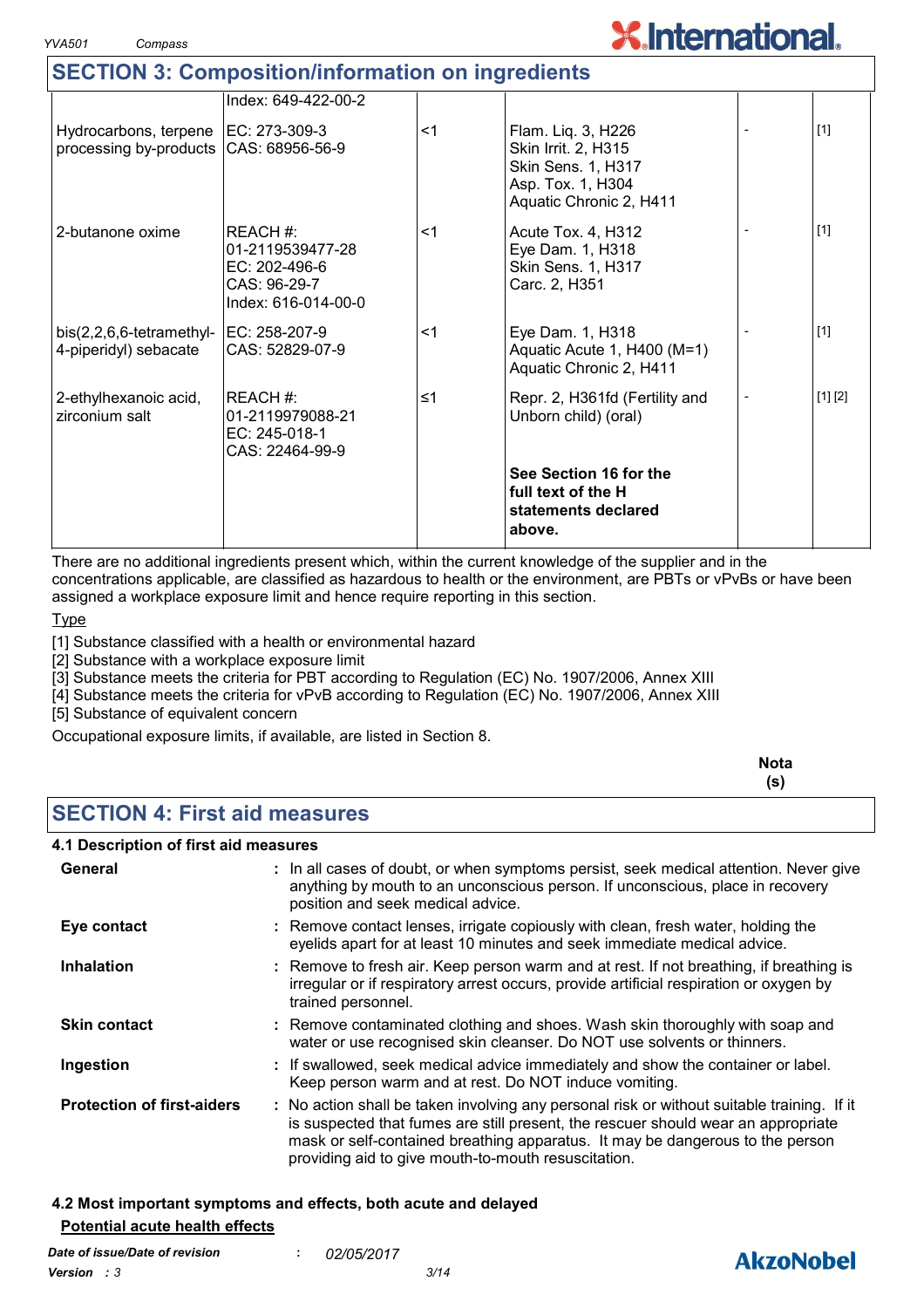### **SECTION 4: First aid measures**

| Eye contact                  | : No known significant effects or critical hazards.                                                                                                              |
|------------------------------|------------------------------------------------------------------------------------------------------------------------------------------------------------------|
| <b>Inhalation</b>            | : Can cause central nervous system (CNS) depression. May cause drowsiness or<br>dizziness.                                                                       |
| <b>Skin contact</b>          | : No known significant effects or critical hazards.                                                                                                              |
| Ingestion                    | : Can cause central nervous system (CNS) depression.                                                                                                             |
| Over-exposure signs/symptoms |                                                                                                                                                                  |
| Eye contact                  | : No specific data.                                                                                                                                              |
| <b>Inhalation</b>            | : Adverse symptoms may include the following:<br>nausea or vomiting<br>headache<br>drowsiness/fatigue<br>dizziness/vertigo<br>muscle weakness<br>unconsciousness |
| <b>Skin contact</b>          | : No specific data.                                                                                                                                              |
| Ingestion                    | No specific data.                                                                                                                                                |

#### **4.3 Indication of any immediate medical attention and special treatment needed**

| Notes to physician         | : Treat symptomatically. Contact poison treatment specialist immediately if large<br>quantities have been ingested or inhaled. |
|----------------------------|--------------------------------------------------------------------------------------------------------------------------------|
| <b>Specific treatments</b> | : No specific treatment.                                                                                                       |

### **SECTION 5: Firefighting measures**

| 5.1 Extinguishing media<br><b>Suitable extinguishing</b><br>media | : Use dry chemical, $CO2$ , water spray (fog) or foam.                                                                                                                                                                                                                                                                                                                                                                           |
|-------------------------------------------------------------------|----------------------------------------------------------------------------------------------------------------------------------------------------------------------------------------------------------------------------------------------------------------------------------------------------------------------------------------------------------------------------------------------------------------------------------|
| Unsuitable extinguishing<br>media                                 | : Do not use water jet.                                                                                                                                                                                                                                                                                                                                                                                                          |
|                                                                   | 5.2 Special hazards arising from the substance or mixture                                                                                                                                                                                                                                                                                                                                                                        |
| <b>Hazards from the</b><br>substance or mixture                   | : Flammable liquid and vapour. In a fire or if heated, a pressure increase will occur<br>and the container may burst, with the risk of a subsequent explosion. Runoff to<br>sewer may create fire or explosion hazard. This material is toxic to aquatic life with<br>long lasting effects. Fire water contaminated with this material must be contained<br>and prevented from being discharged to any waterway, sewer or drain. |
| <b>Hazardous thermal</b><br>decomposition products                | : No specific data.                                                                                                                                                                                                                                                                                                                                                                                                              |
| 5.3 Advice for firefighters                                       |                                                                                                                                                                                                                                                                                                                                                                                                                                  |
| <b>Special protective actions</b><br>for fire-fighters            | : Promptly isolate the scene by removing all persons from the vicinity of the incident if<br>there is a fire. No action shall be taken involving any personal risk or without<br>suitable training. Move containers from fire area if this can be done without risk.<br>Use water spray to keep fire-exposed containers cool.                                                                                                    |
| <b>Special protective</b><br>equipment for fire-fighters          | : Fire-fighters should wear appropriate protective equipment and self-contained<br>breathing apparatus (SCBA) with a full face-piece operated in positive pressure<br>mode. Clothing for fire-fighters (including helmets, protective boots and gloves)<br>conforming to European standard EN 469 will provide a basic level of protection for<br>chemical incidents.                                                            |

### **AkzoNobel**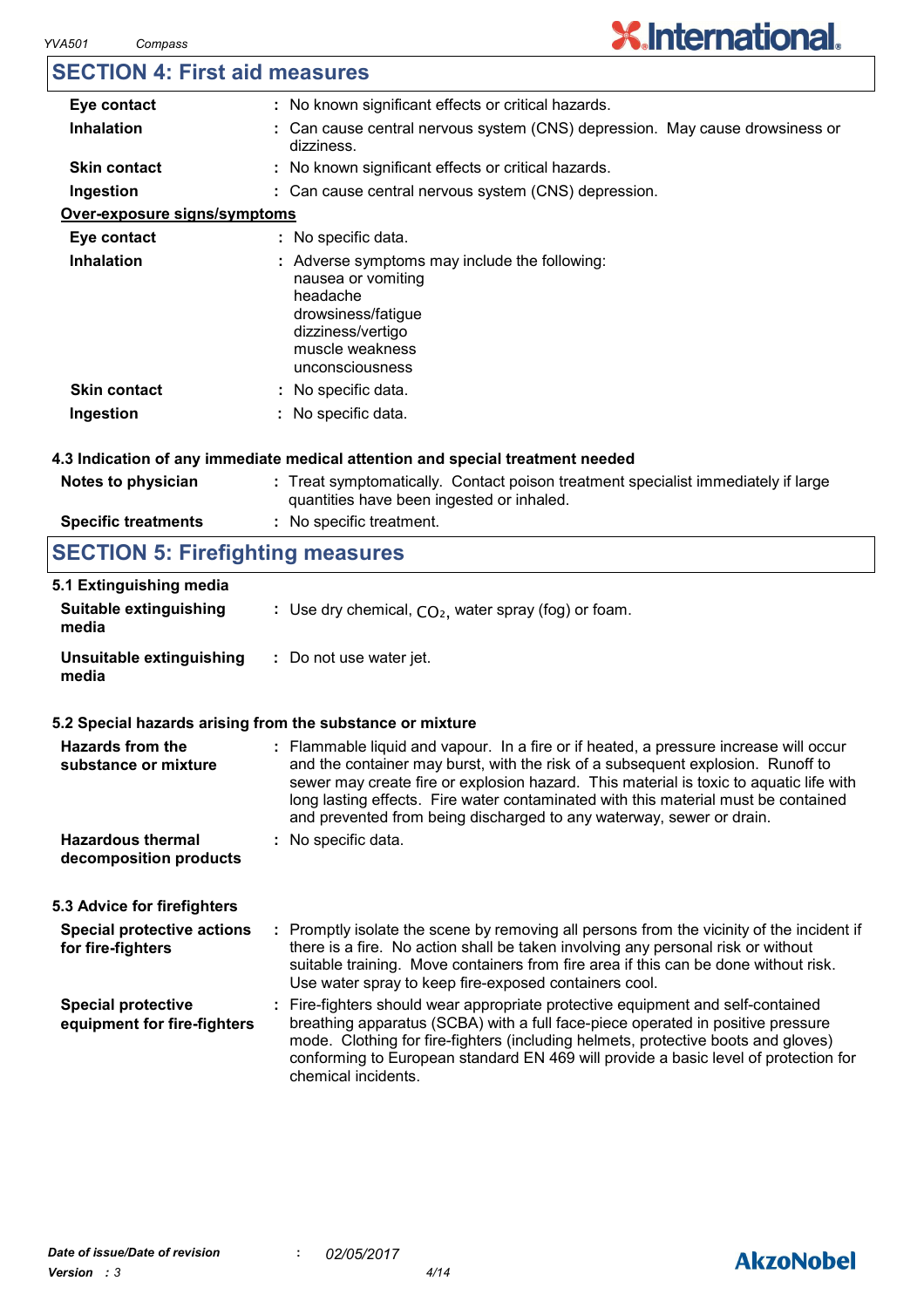#### **SECTION 6: Accidental release measures**

|                                         | 6.1 Personal precautions, protective equipment and emergency procedures                                                                                                                                                                                                                                                                                                                                                                                                                                                                                                                                                                                  |
|-----------------------------------------|----------------------------------------------------------------------------------------------------------------------------------------------------------------------------------------------------------------------------------------------------------------------------------------------------------------------------------------------------------------------------------------------------------------------------------------------------------------------------------------------------------------------------------------------------------------------------------------------------------------------------------------------------------|
| For non-emergency<br>personnel          | : No action shall be taken involving any personal risk or without suitable training.<br>Evacuate surrounding areas. Keep unnecessary and unprotected personnel from<br>entering. Do not touch or walk through spilt material. Shut off all ignition sources.<br>No flares, smoking or flames in hazard area. Avoid breathing vapour or mist.<br>Provide adequate ventilation. Wear appropriate respirator when ventilation is<br>inadequate. Put on appropriate personal protective equipment.                                                                                                                                                           |
| For emergency responders                | If specialised clothing is required to deal with the spillage, take note of any<br>information in Section 8 on suitable and unsuitable materials. See also the<br>information in "For non-emergency personnel".                                                                                                                                                                                                                                                                                                                                                                                                                                          |
| <b>6.2 Environmental</b><br>precautions | : Avoid dispersal of spilt material and runoff and contact with soil, waterways, drains<br>and sewers. Inform the relevant authorities if the product has caused environmental<br>pollution (sewers, waterways, soil or air). Water polluting material. May be harmful<br>to the environment if released in large quantities. Collect spillage.                                                                                                                                                                                                                                                                                                          |
|                                         | 6.3 Methods and material for containment and cleaning up                                                                                                                                                                                                                                                                                                                                                                                                                                                                                                                                                                                                 |
| <b>Small spill</b>                      | : Stop leak if without risk. Move containers from spill area. Use spark-proof tools and<br>explosion-proof equipment. Dilute with water and mop up if water-soluble.<br>Alternatively, or if water-insoluble, absorb with an inert dry material and place in an<br>appropriate waste disposal container. Dispose of via a licensed waste disposal<br>contractor.                                                                                                                                                                                                                                                                                         |
| Large spill                             | Stop leak if without risk. Move containers from spill area. Use spark-proof tools and<br>explosion-proof equipment. Approach the release from upwind. Prevent entry into<br>sewers, water courses, basements or confined areas. Wash spillages into an<br>effluent treatment plant or proceed as follows. Contain and collect spillage with non-<br>combustible, absorbent material e.g. sand, earth, vermiculite or diatomaceous earth<br>and place in container for disposal according to local regulations. Dispose of via a<br>licensed waste disposal contractor. Contaminated absorbent material may pose the<br>same hazard as the spilt product. |
| 6.4 Reference to other<br>sections      | : See Section 1 for emergency contact information.<br>See Section 8 for information on appropriate personal protective equipment.<br>See Section 13 for additional waste treatment information.                                                                                                                                                                                                                                                                                                                                                                                                                                                          |

### **SECTION 7: Handling and storage**

The information in this section contains generic advice and guidance. The list of Identified Uses in Section 1 should be consulted for any available use-specific information provided in the Exposure Scenario(s).

#### **7.1 Precautions for safe handling**

| <b>Protective measures</b>                | : Put on appropriate personal protective equipment (see Section 8). Do not ingest.<br>Avoid contact with eyes, skin and clothing. Avoid breathing vapour or mist. Avoid<br>release to the environment. Use only with adequate ventilation. Wear appropriate<br>respirator when ventilation is inadequate. Do not enter storage areas and confined<br>spaces unless adequately ventilated. Keep in the original container or an approved<br>alternative made from a compatible material, kept tightly closed when not in use.<br>Store and use away from heat, sparks, open flame or any other ignition source. Use<br>explosion-proof electrical (ventilating, lighting and material handling) equipment.<br>Use only non-sparking tools. Take precautionary measures against electrostatic<br>discharges. Empty containers retain product residue and can be hazardous. Do not<br>reuse container. |
|-------------------------------------------|-----------------------------------------------------------------------------------------------------------------------------------------------------------------------------------------------------------------------------------------------------------------------------------------------------------------------------------------------------------------------------------------------------------------------------------------------------------------------------------------------------------------------------------------------------------------------------------------------------------------------------------------------------------------------------------------------------------------------------------------------------------------------------------------------------------------------------------------------------------------------------------------------------|
| Advice on general<br>occupational hygiene | : Eating, drinking and smoking should be prohibited in areas where this material is<br>handled, stored and processed. Workers should wash hands and face before<br>eating, drinking and smoking. Remove contaminated clothing and protective<br>equipment before entering eating areas. See also Section 8 for additional<br>information on hygiene measures.                                                                                                                                                                                                                                                                                                                                                                                                                                                                                                                                       |

#### **7.2 Conditions for safe storage, including any incompatibilities**

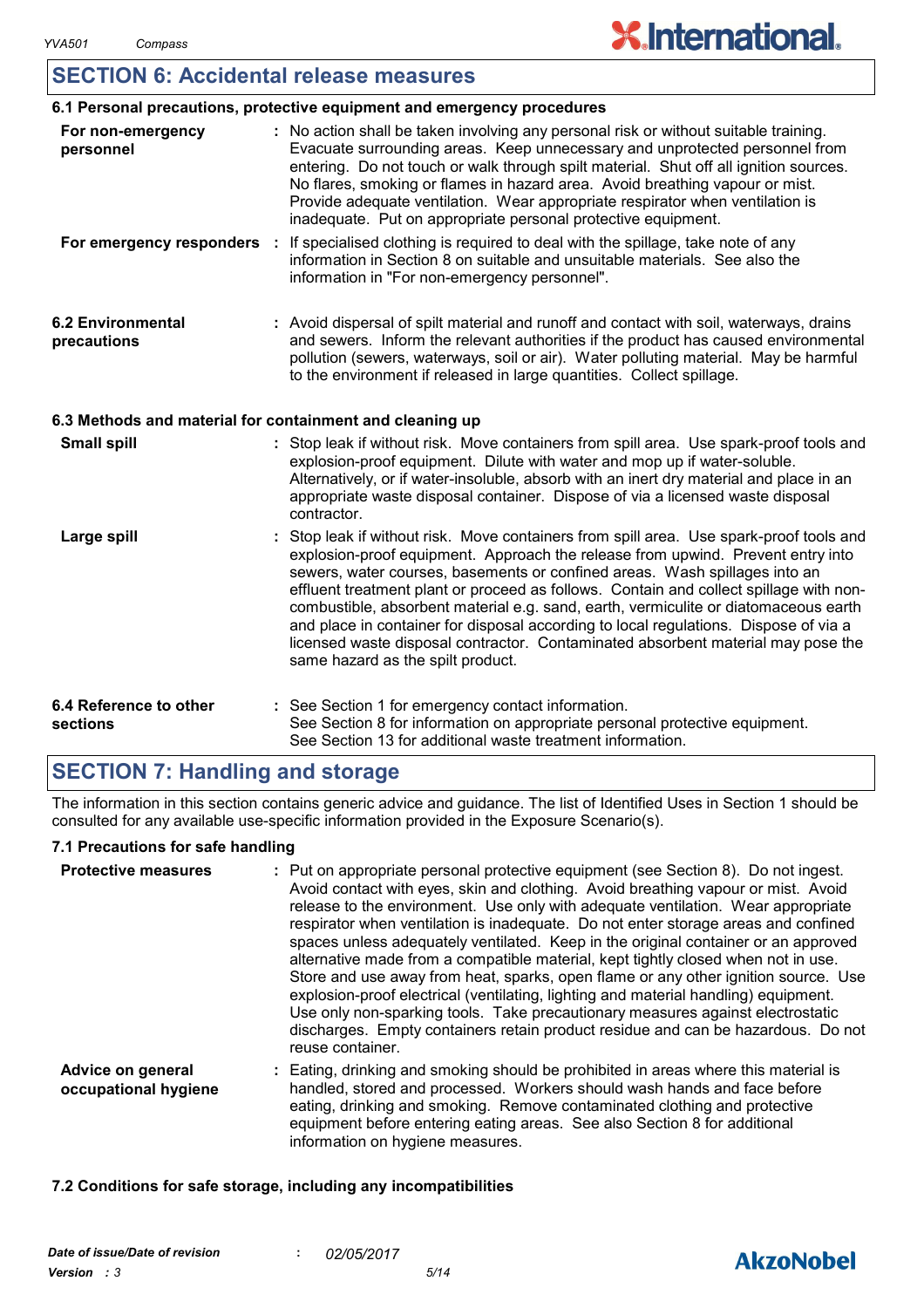### **SECTION 7: Handling and storage**

Store in accordance with local regulations. Store in a segregated and approved area. Store in original container protected from direct sunlight in a dry, cool and well-ventilated area, away from incompatible materials (see Section 10) and food and drink. Store locked up. Eliminate all ignition sources. Vapours are heavier than air and may spread along floors. Separate from oxidizing materials. Keep container tightly closed and sealed until ready for use. Containers that have been opened must be carefully resealed and kept upright to prevent leakage. Do not store in unlabelled containers. Use appropriate containment to avoid environmental contamination.

| 7.3 Specific end use(s)    |                    |
|----------------------------|--------------------|
| <b>Recommendations</b>     | : Not available.   |
| Industrial sector specific | $:$ Not available. |
| solutions                  |                    |

*Version : 3 6/14*

### **SECTION 8: Exposure controls/personal protection**

The information in this section contains generic advice and guidance. Information is provided based on typical anticipated uses of the product. Additional measures might be required for bulk handling or other uses that could significantly increase worker exposure or environmental releases.

#### **8.1 Control parameters**

#### **Occupational exposure limits**

| Product/ingredient name<br>Naphtha (petroleum), hydrotreated heavy<br>2-ethylhexanoic acid, zirconium salt |            | <b>Exposure limit values</b><br>EU OEL (Europe).<br>TWA: 1200 mg/m <sup>3</sup> 8 hours.<br>TWA: 197 ppm 8 hours.                                                                                                                                                                                                                                                                                 |           |                                                                                                                                                                                                                                                                                                                                                                                                                                                                                                                                                                                                                                                                                                                                                                                                                                                                                                                                                                                                                     |                                                                                                                                                  |
|------------------------------------------------------------------------------------------------------------|------------|---------------------------------------------------------------------------------------------------------------------------------------------------------------------------------------------------------------------------------------------------------------------------------------------------------------------------------------------------------------------------------------------------|-----------|---------------------------------------------------------------------------------------------------------------------------------------------------------------------------------------------------------------------------------------------------------------------------------------------------------------------------------------------------------------------------------------------------------------------------------------------------------------------------------------------------------------------------------------------------------------------------------------------------------------------------------------------------------------------------------------------------------------------------------------------------------------------------------------------------------------------------------------------------------------------------------------------------------------------------------------------------------------------------------------------------------------------|--------------------------------------------------------------------------------------------------------------------------------------------------|
|                                                                                                            |            |                                                                                                                                                                                                                                                                                                                                                                                                   |           |                                                                                                                                                                                                                                                                                                                                                                                                                                                                                                                                                                                                                                                                                                                                                                                                                                                                                                                                                                                                                     | EH40/2005 WELs (United Kingdom (UK), 12/2011).<br>STEL: 10 mg/m <sup>3</sup> , (as Zr) 15 minutes.<br>TWA: $5 \text{ mg/m}^3$ , (as Zr) 8 hours. |
|                                                                                                            |            | <b>Recommended monitoring</b><br>procedures                                                                                                                                                                                                                                                                                                                                                       | required. | If this product contains ingredients with exposure limits, personal, workplace<br>atmosphere or biological monitoring may be required to determine the effectiveness<br>of the ventilation or other control measures and/or the necessity to use respiratory<br>protective equipment. Reference should be made to monitoring standards, such as<br>the following: European Standard EN 689 (Workplace atmospheres - Guidance for<br>the assessment of exposure by inhalation to chemical agents for comparison with<br>limit values and measurement strategy) European Standard EN 14042 (Workplace<br>atmospheres - Guide for the application and use of procedures for the assessment<br>of exposure to chemical and biological agents) European Standard EN 482<br>(Workplace atmospheres - General requirements for the performance of procedures<br>for the measurement of chemical agents) Reference to national guidance<br>documents for methods for the determination of hazardous substances will also be |                                                                                                                                                  |
| <b>DNELs/DMELs</b>                                                                                         |            |                                                                                                                                                                                                                                                                                                                                                                                                   |           |                                                                                                                                                                                                                                                                                                                                                                                                                                                                                                                                                                                                                                                                                                                                                                                                                                                                                                                                                                                                                     |                                                                                                                                                  |
| No DNELs/DMELs available.                                                                                  |            |                                                                                                                                                                                                                                                                                                                                                                                                   |           |                                                                                                                                                                                                                                                                                                                                                                                                                                                                                                                                                                                                                                                                                                                                                                                                                                                                                                                                                                                                                     |                                                                                                                                                  |
| <b>PNECs</b><br>No PNECs available                                                                         |            |                                                                                                                                                                                                                                                                                                                                                                                                   |           |                                                                                                                                                                                                                                                                                                                                                                                                                                                                                                                                                                                                                                                                                                                                                                                                                                                                                                                                                                                                                     |                                                                                                                                                  |
| 8.2 Exposure controls                                                                                      |            |                                                                                                                                                                                                                                                                                                                                                                                                   |           |                                                                                                                                                                                                                                                                                                                                                                                                                                                                                                                                                                                                                                                                                                                                                                                                                                                                                                                                                                                                                     |                                                                                                                                                  |
| Appropriate engineering<br>controls                                                                        |            | : Use only with adequate ventilation. Use process enclosures, local exhaust<br>ventilation or other engineering controls to keep worker exposure to airborne<br>contaminants below any recommended or statutory limits. The engineering<br>controls also need to keep gas, vapour or dust concentrations below any lower<br>explosive limits. Use explosion-proof ventilation equipment.          |           |                                                                                                                                                                                                                                                                                                                                                                                                                                                                                                                                                                                                                                                                                                                                                                                                                                                                                                                                                                                                                     |                                                                                                                                                  |
| <b>Individual protection measures</b>                                                                      |            |                                                                                                                                                                                                                                                                                                                                                                                                   |           |                                                                                                                                                                                                                                                                                                                                                                                                                                                                                                                                                                                                                                                                                                                                                                                                                                                                                                                                                                                                                     |                                                                                                                                                  |
| <b>Hygiene measures</b>                                                                                    |            | : Wash hands, forearms and face thoroughly after handling chemical products,<br>before eating, smoking and using the lavatory and at the end of the working period.<br>Appropriate techniques should be used to remove potentially contaminated clothing.<br>Wash contaminated clothing before reusing. Ensure that eyewash stations and<br>safety showers are close to the workstation location. |           |                                                                                                                                                                                                                                                                                                                                                                                                                                                                                                                                                                                                                                                                                                                                                                                                                                                                                                                                                                                                                     |                                                                                                                                                  |
| Date of issue/Date of revision                                                                             | 02/05/2017 | <b>AkzoNobel</b>                                                                                                                                                                                                                                                                                                                                                                                  |           |                                                                                                                                                                                                                                                                                                                                                                                                                                                                                                                                                                                                                                                                                                                                                                                                                                                                                                                                                                                                                     |                                                                                                                                                  |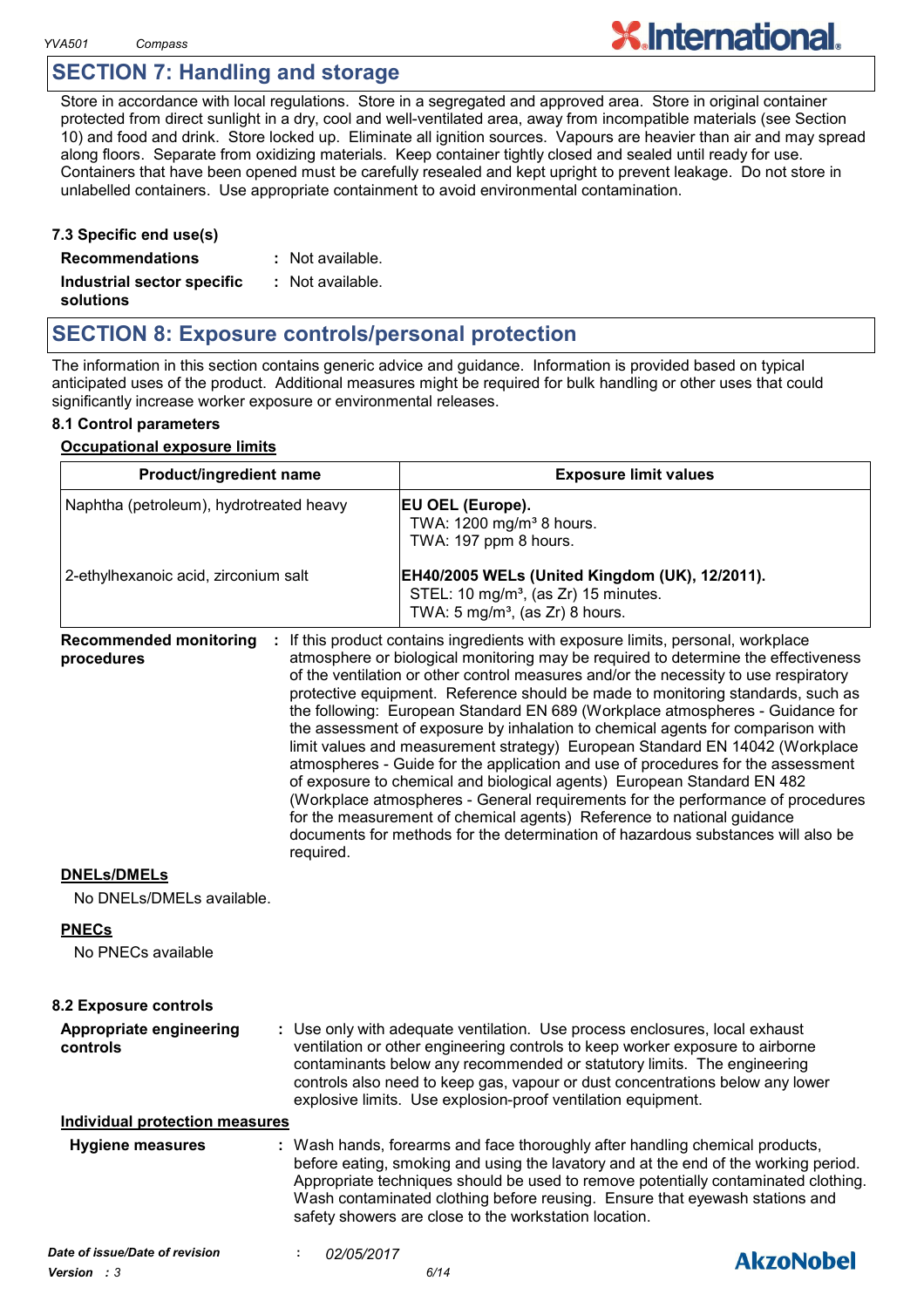### **SECTION 8: Exposure controls/personal protection**

| <b>Eye/face protection</b>                | : Safety eyewear complying with an approved standard should be used when a risk<br>assessment indicates this is necessary to avoid exposure to liquid splashes, mists,<br>gases or dusts. If contact is possible, the following protection should be worn,<br>unless the assessment indicates a higher degree of protection: safety glasses with<br>side-shields.                                                                                                                                                                                                                                                                                                                                                                                                                                                                                                                                                                                                                                                                                                                                                                                                                                                                                                                                                                                                        |
|-------------------------------------------|--------------------------------------------------------------------------------------------------------------------------------------------------------------------------------------------------------------------------------------------------------------------------------------------------------------------------------------------------------------------------------------------------------------------------------------------------------------------------------------------------------------------------------------------------------------------------------------------------------------------------------------------------------------------------------------------------------------------------------------------------------------------------------------------------------------------------------------------------------------------------------------------------------------------------------------------------------------------------------------------------------------------------------------------------------------------------------------------------------------------------------------------------------------------------------------------------------------------------------------------------------------------------------------------------------------------------------------------------------------------------|
| <b>Skin protection</b>                    |                                                                                                                                                                                                                                                                                                                                                                                                                                                                                                                                                                                                                                                                                                                                                                                                                                                                                                                                                                                                                                                                                                                                                                                                                                                                                                                                                                          |
| <b>Hand protection</b>                    | : Use chemical resistant gloves classified under Standard EN 374: Protective gloves<br>against chemicals and micro-organisms. Recommended: Viton® or Nitrile<br>gloves. When prolonged or frequently repeated contact may occur, a glove with a<br>protection class of 6 (breakthrough time greater than 480 minutes according to EN<br>374) is recommended. When only brief contact is expected, a glove with a<br>protection class of 2 or higher (breakthrough time greater than 30 minutes<br>according to EN 374) is recommended. The user must check that the final choice<br>of type of glove selected for handling this product is the most appropriate and takes<br>into account the particular conditions of use, as included in the user's risk<br>assessment. NOTICE: The selection of a specific glove for a particular application<br>and duration of use in a workplace should also take into account all relevant<br>workplace factors such as, but not limited to: Other chemicals which may be<br>handled, physical requirements (cut/puncture protection, dexterity, thermal<br>protection), potential body reactions to glove materials, as well as the instructions/<br>specifications provided by the glove supplier. Barrier creams may help to protect<br>the exposed areas of the skin but should not be applied once exposure has<br>occurred. |
| <b>Body protection</b>                    | Personal protective equipment for the body should be selected based on the task<br>being performed and the risks involved and should be approved by a specialist<br>before handling this product. When there is a risk of ignition from static electricity,<br>wear anti-static protective clothing. For the greatest protection from static<br>discharges, clothing should include anti-static overalls, boots and gloves. Refer to<br>European Standard EN 1149 for further information on material and design<br>requirements and test methods.                                                                                                                                                                                                                                                                                                                                                                                                                                                                                                                                                                                                                                                                                                                                                                                                                       |
| Other skin protection                     | : Appropriate footwear and any additional skin protection measures should be<br>selected based on the task being performed and the risks involved and should be<br>approved by a specialist before handling this product.                                                                                                                                                                                                                                                                                                                                                                                                                                                                                                                                                                                                                                                                                                                                                                                                                                                                                                                                                                                                                                                                                                                                                |
| <b>Respiratory protection</b>             | : Use a properly fitted, air-purifying or air-fed respirator complying with an approved<br>standard if a risk assessment indicates this is necessary. Respirator selection<br>must be based on known or anticipated exposure levels, the hazards of the product<br>and the safe working limits of the selected respirator.                                                                                                                                                                                                                                                                                                                                                                                                                                                                                                                                                                                                                                                                                                                                                                                                                                                                                                                                                                                                                                               |
| <b>Environmental exposure</b><br>controls | Emissions from ventilation or work process equipment should be checked to<br>ensure they comply with the requirements of environmental protection legislation.<br>In some cases, fume scrubbers, filters or engineering modifications to the process<br>equipment will be necessary to reduce emissions to acceptable levels.                                                                                                                                                                                                                                                                                                                                                                                                                                                                                                                                                                                                                                                                                                                                                                                                                                                                                                                                                                                                                                            |

### **SECTION 9: Physical and chemical properties**

#### **9.1 Information on basic physical and chemical properties**

| <b>Flash point</b>                                        | : Closed cup: $35^{\circ}$ C                                                                                                  |
|-----------------------------------------------------------|-------------------------------------------------------------------------------------------------------------------------------|
| boiling range                                             | hydrotreated heavy).                                                                                                          |
| Melting point/freezing point<br>Initial boiling point and | $\therefore$ Not available.<br>: Lowest known value: 155 to 217 $^{\circ}$ C (311 to 422.6 $^{\circ}$ F)(Naphtha (petroleum), |
| рH                                                        | Not applicable.                                                                                                               |
| <b>Odour threshold</b>                                    | : Not available.                                                                                                              |
| Colour<br>Odour                                           | : Amber.<br>: Solvent.                                                                                                        |
| <b>Appearance</b><br><b>Physical state</b>                | : Liquid.                                                                                                                     |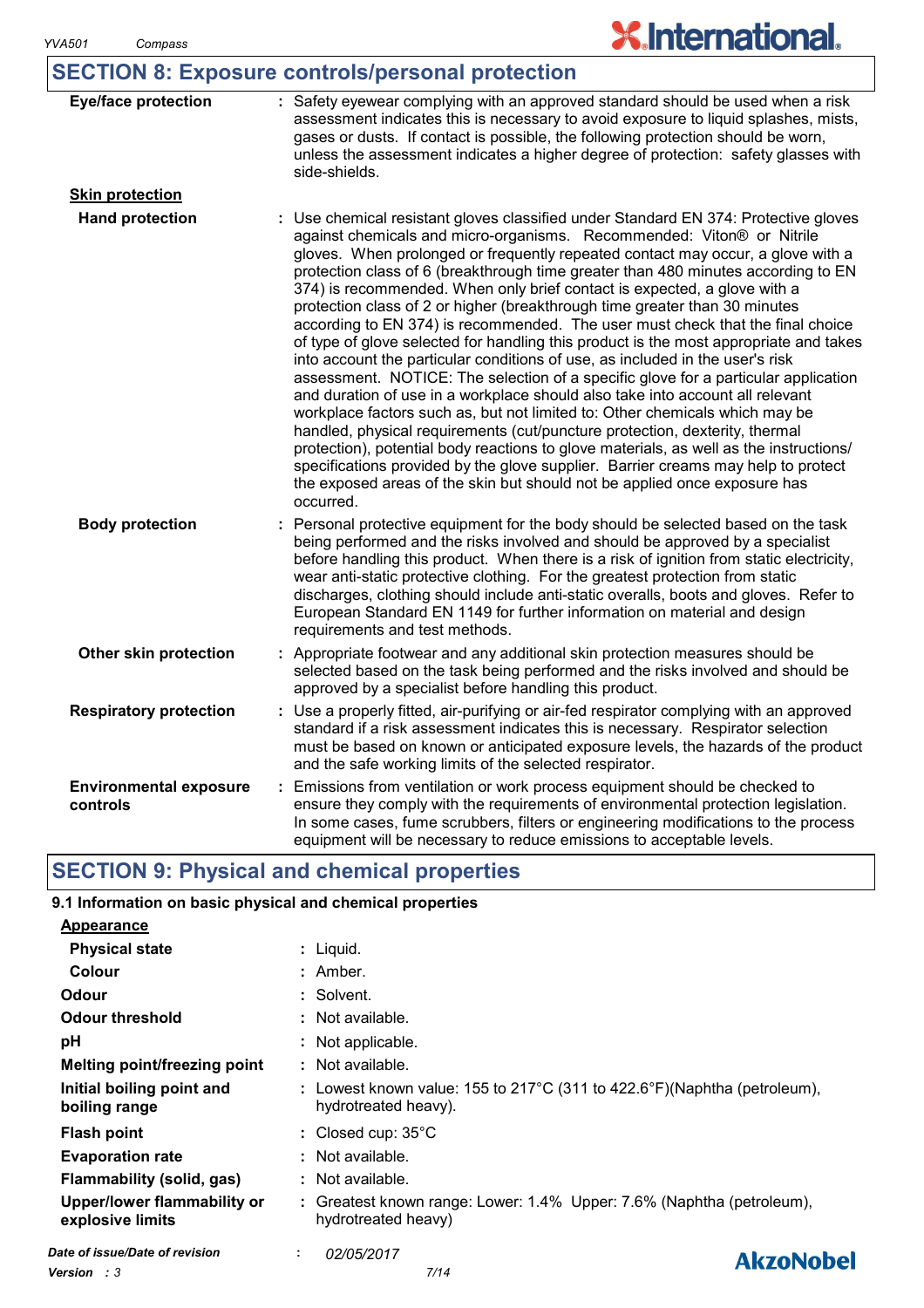### **SECTION 9: Physical and chemical properties**

| Vapour pressure                                                    | : Not available.                                            |
|--------------------------------------------------------------------|-------------------------------------------------------------|
| Vapour density                                                     | : Not available.                                            |
| <b>Relative density</b>                                            | : 0.88                                                      |
| Solubility(ies)                                                    | : Insoluble in the following materials: cold water.         |
| <b>Partition coefficient: n-octanol/ : Not available.</b><br>water |                                                             |
| <b>Auto-ignition temperature</b>                                   | $:$ Not available.                                          |
| <b>Decomposition temperature</b>                                   | $:$ Not available.                                          |
| <b>Viscosity</b>                                                   | : Kinematic (room temperature): $401 \text{ mm}^2/\text{s}$ |
| <b>Explosive properties</b>                                        | $:$ Not available.                                          |
| <b>Oxidising properties</b>                                        | : Not available.                                            |
|                                                                    |                                                             |

#### **9.2 Other information**

No additional information.

| <b>SECTION 10: Stability and reactivity</b>     |                                                                                                                                                                              |
|-------------------------------------------------|------------------------------------------------------------------------------------------------------------------------------------------------------------------------------|
| 10.1 Reactivity                                 | : No specific test data related to reactivity available for this product or its ingredients.                                                                                 |
| <b>10.2 Chemical stability</b>                  | : The product is stable.                                                                                                                                                     |
| 10.3 Possibility of<br>hazardous reactions      | : Under normal conditions of storage and use, hazardous reactions will not occur.                                                                                            |
| 10.4 Conditions to avoid                        | : Avoid all possible sources of ignition (spark or flame). Do not pressurise, cut, weld,<br>braze, solder, drill, grind or expose containers to heat or sources of ignition. |
| 10.5 Incompatible materials                     | : Reactive or incompatible with the following materials:<br>oxidizing materials                                                                                              |
| <b>10.6 Hazardous</b><br>decomposition products | : Under normal conditions of storage and use, hazardous decomposition products<br>should not be produced.                                                                    |

### **SECTION 11: Toxicological information**

#### **11.1 Information on toxicological effects**

#### **Acute toxicity**

| <b>Product/ingredient name</b>                      | <b>Result</b>                      | <b>Species</b> | <b>Dose</b>           | <b>Exposure</b> |
|-----------------------------------------------------|------------------------------------|----------------|-----------------------|-----------------|
| Naphtha (petroleum),<br>hydrotreated heavy          | ILD50 Oral                         | Rat            | 6000 mg/kg            |                 |
| 2-butanone oxime                                    | <b>ILD50 Dermal</b>                | Rat            | 1001 $mg/kg$          |                 |
| $bis(2,2,6,6-tetramethyl-$<br>4-piperidyl) sebacate | LC50 Inhalation Dusts and<br>mists | Rat            | 500 mg/m <sup>3</sup> | l 4 hours       |
| 2-ethylhexanoic acid,<br>zirconium salt             | <b>ILD50 Dermal</b>                | Rabbit         | $>5$ g/kg             |                 |
|                                                     | ILD50 Oral                         | Rat            | $>5$ g/kg             |                 |

**Conclusion/Summary :** Not available.

#### **Irritation/Corrosion**

| <b>Product/ingredient name</b> | Result                 | <b>Species</b> | <b>Score</b> | <b>Exposure</b>     | <b>Observation</b> |
|--------------------------------|------------------------|----------------|--------------|---------------------|--------------------|
| I 2-butanone oxime             | Eyes - Severe irritant | Rabbit         |              | 100<br>Imicroliters |                    |
| <b>Conclusion/Summary</b>      | Not available.         |                |              |                     |                    |

**Sensitisation**

**Conclusion/Summary :** Not available.

*Date of issue/Date of revision* **:** *02/05/2017 Version : 3 8/14*

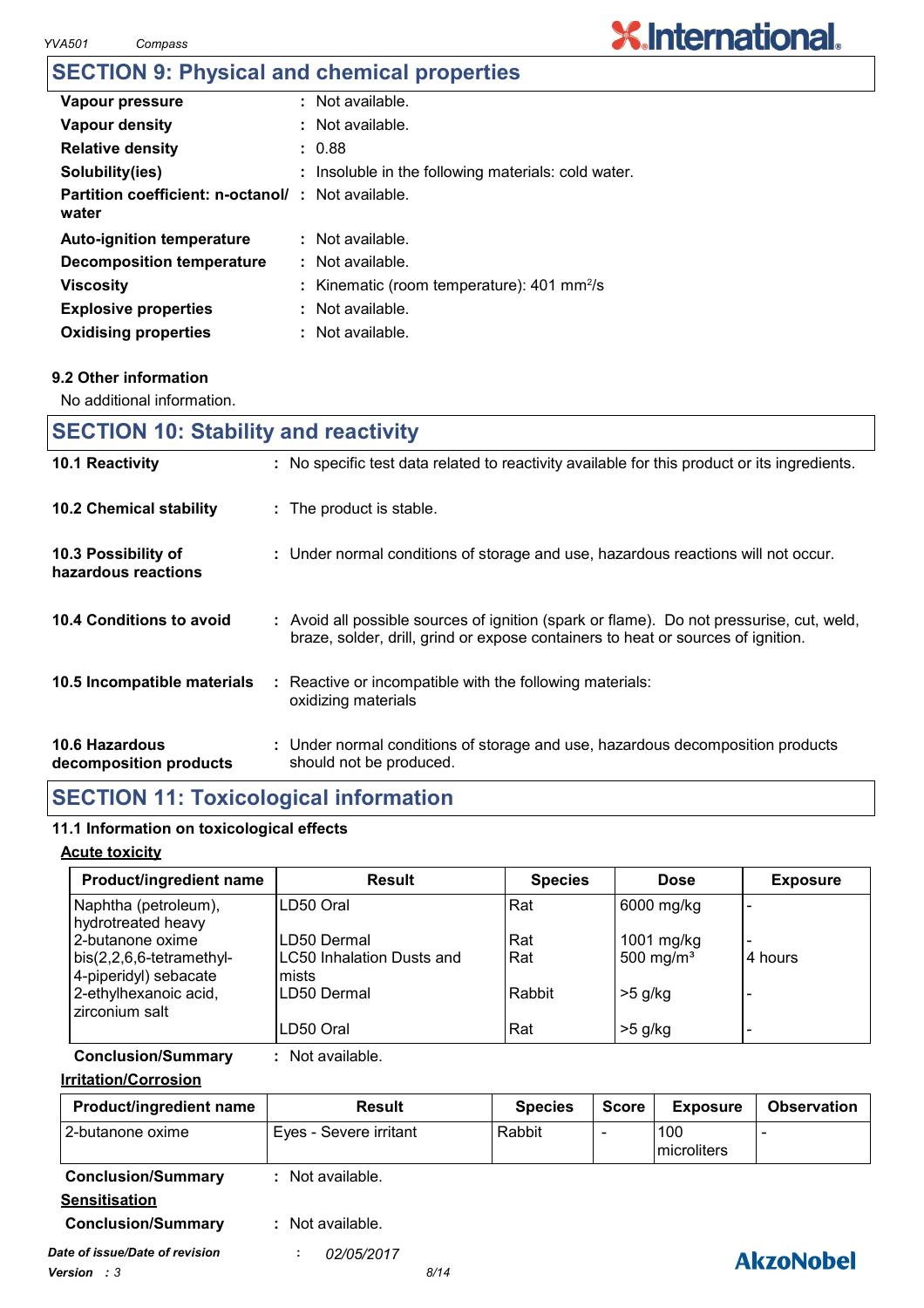### **SECTION 11: Toxicological information**

| <b>Mutagenicity</b>                                     |                  |
|---------------------------------------------------------|------------------|
| <b>Conclusion/Summary</b>                               | : Not available. |
| Carcinogenicity                                         |                  |
| <b>Conclusion/Summary</b>                               | : Not available. |
| <b>Reproductive toxicity</b>                            |                  |
| <b>Conclusion/Summary</b>                               | : Not available. |
| <b>Teratogenicity</b>                                   |                  |
| <b>Conclusion/Summary</b>                               | : Not available. |
| <u>Specific target organ toxicity (single exposure)</u> |                  |

| <b>Product/ingredient name</b>                                | Category   | <b>Route of</b><br>exposure | <b>Target organs</b> |
|---------------------------------------------------------------|------------|-----------------------------|----------------------|
| Hydrocarbons, C9-C11, isoalkanes, cyclics, <2%<br>I aromatics | Category 3 | Not applicable.             | Narcotic effects     |

#### **Specific target organ toxicity (repeated exposure)**

Not available.

#### **Aspiration hazard**

| <b>Product/ingredient name</b>                           | Result                                |
|----------------------------------------------------------|---------------------------------------|
| Hydrocarbons, C9-C11, isoalkanes, cyclics, <2% aromatics | <b>ASPIRATION HAZARD - Category 1</b> |
| Naphtha (petroleum), hydrotreated heavy                  | <b>ASPIRATION HAZARD - Category 1</b> |
| Distillates (petroleum), hydrotreated light              | <b>ASPIRATION HAZARD - Category 1</b> |
| Hydrocarbons, terpene processing by-products             | <b>ASPIRATION HAZARD - Category 1</b> |

#### **Information on likely routes : Not available. of exposure**

**Potential acute health effects**

| Eve contact         | : No known significant effects or critical hazards.                                        |
|---------------------|--------------------------------------------------------------------------------------------|
| <b>Inhalation</b>   | : Can cause central nervous system (CNS) depression. May cause drowsiness or<br>dizziness. |
| <b>Skin contact</b> | : No known significant effects or critical hazards.                                        |
| Ingestion           | : Can cause central nervous system (CNS) depression.                                       |

#### **Symptoms related to the physical, chemical and toxicological characteristics**

| Eye contact         | : No specific data.                                                                                                                                              |
|---------------------|------------------------------------------------------------------------------------------------------------------------------------------------------------------|
| <b>Inhalation</b>   | : Adverse symptoms may include the following:<br>nausea or vomiting<br>headache<br>drowsiness/fatigue<br>dizziness/vertigo<br>muscle weakness<br>unconsciousness |
| <b>Skin contact</b> | : No specific data.                                                                                                                                              |
| Ingestion           | : No specific data.                                                                                                                                              |

#### **Delayed and immediate effects as well as chronic effects from short and long-term exposure**

| <b>Short term exposure</b>            |                    |
|---------------------------------------|--------------------|
| <b>Potential immediate</b><br>effects | $:$ Not available. |
| <b>Potential delayed effects</b>      | : Not available.   |
| Long term exposure                    |                    |
| <b>Potential immediate</b><br>effects | : Not available.   |

### **AkzoNobel**

**X.International.**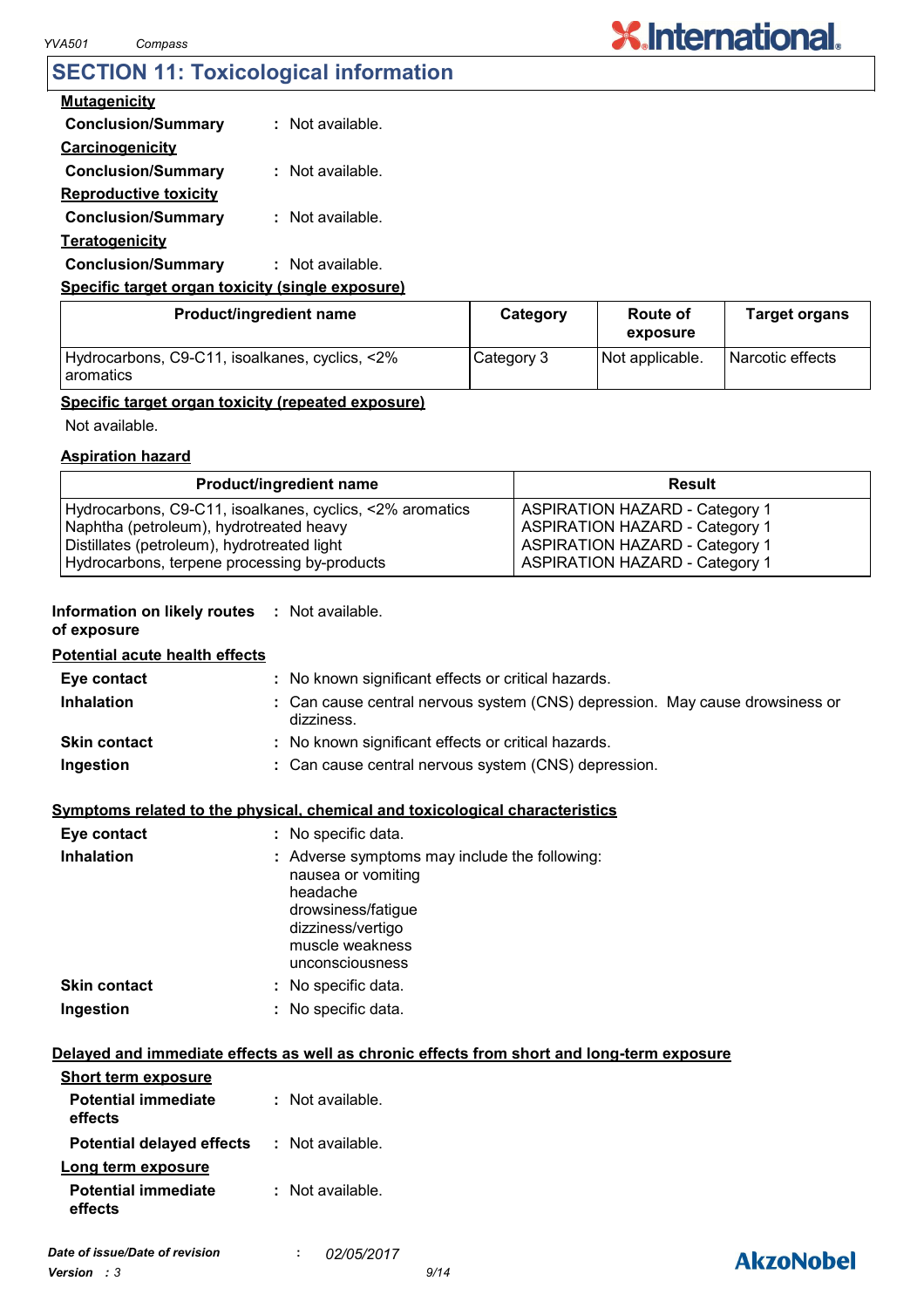### **SECTION 11: Toxicological information**

| <b>Potential delayed effects : Not available.</b> |                                                     |  |  |  |  |
|---------------------------------------------------|-----------------------------------------------------|--|--|--|--|
|                                                   | <b>Potential chronic health effects</b>             |  |  |  |  |
| Not available.                                    |                                                     |  |  |  |  |
| <b>Conclusion/Summary</b>                         | : Not available.                                    |  |  |  |  |
| General                                           | : No known significant effects or critical hazards. |  |  |  |  |
| Carcinogenicity                                   | : No known significant effects or critical hazards. |  |  |  |  |
| <b>Mutagenicity</b>                               | : No known significant effects or critical hazards. |  |  |  |  |
| <b>Teratogenicity</b>                             | : No known significant effects or critical hazards. |  |  |  |  |
| <b>Developmental effects</b>                      | : No known significant effects or critical hazards. |  |  |  |  |
| <b>Fertility effects</b>                          | : No known significant effects or critical hazards. |  |  |  |  |
|                                                   |                                                     |  |  |  |  |

#### **Other information :**

: Not available.

### **SECTION 12: Ecological information**

#### **12.1 Toxicity**

| Product/ingredient name                        | <b>Result</b>                                   | <b>Species</b>             | <b>Exposure</b> |
|------------------------------------------------|-------------------------------------------------|----------------------------|-----------------|
| Distillates (petroleum),<br>hydrotreated light | Acute LC50 2200 µg/l Fresh water                | Fish - Lepomis macrochirus | 4 days          |
| 2-butanone oxime                               | Acute LC50 843000 to 914000 µg/l<br>Fresh water | Fish - Pimephales promelas | 196 hours       |
| <b>Conclusion/Summary</b>                      | : Not available.                                |                            |                 |

#### **12.2 Persistence and degradability**

**Conclusion/Summary :** Not available.

#### **12.3 Bioaccumulative potential**

| <b>Product/ingredient name</b>                                          | $\mathsf{LogP}_\mathsf{ow}$ | <b>BCF</b>   | <b>Potential</b> |
|-------------------------------------------------------------------------|-----------------------------|--------------|------------------|
| Naphtha (petroleum),<br>hydrotreated heavy                              |                             | 10 to 2500   | high             |
| 2-butanone oxime<br>$bis(2,2,6,6-tetramethyl-$<br>4-piperidyl) sebacate | 0.63<br>0.35                | 15.011872336 | low<br>l low     |
| 2-ethylhexanoic acid,<br>zirconium salt                                 |                             | 2.96         | low              |

#### **12.4 Mobility in soil**

| Soil/water partition<br>coefficient (K <sub>oc</sub> ) | : Not available. |
|--------------------------------------------------------|------------------|
| <b>Mobility</b>                                        | : Not available. |

| <b>PBT</b> | : Not applicable. |  |
|------------|-------------------|--|
|------------|-------------------|--|

**vPvB :** Not applicable.

**12.6 Other adverse effects** : No known significant effects or critical hazards.

### **AkzoNobel**

**X.International.**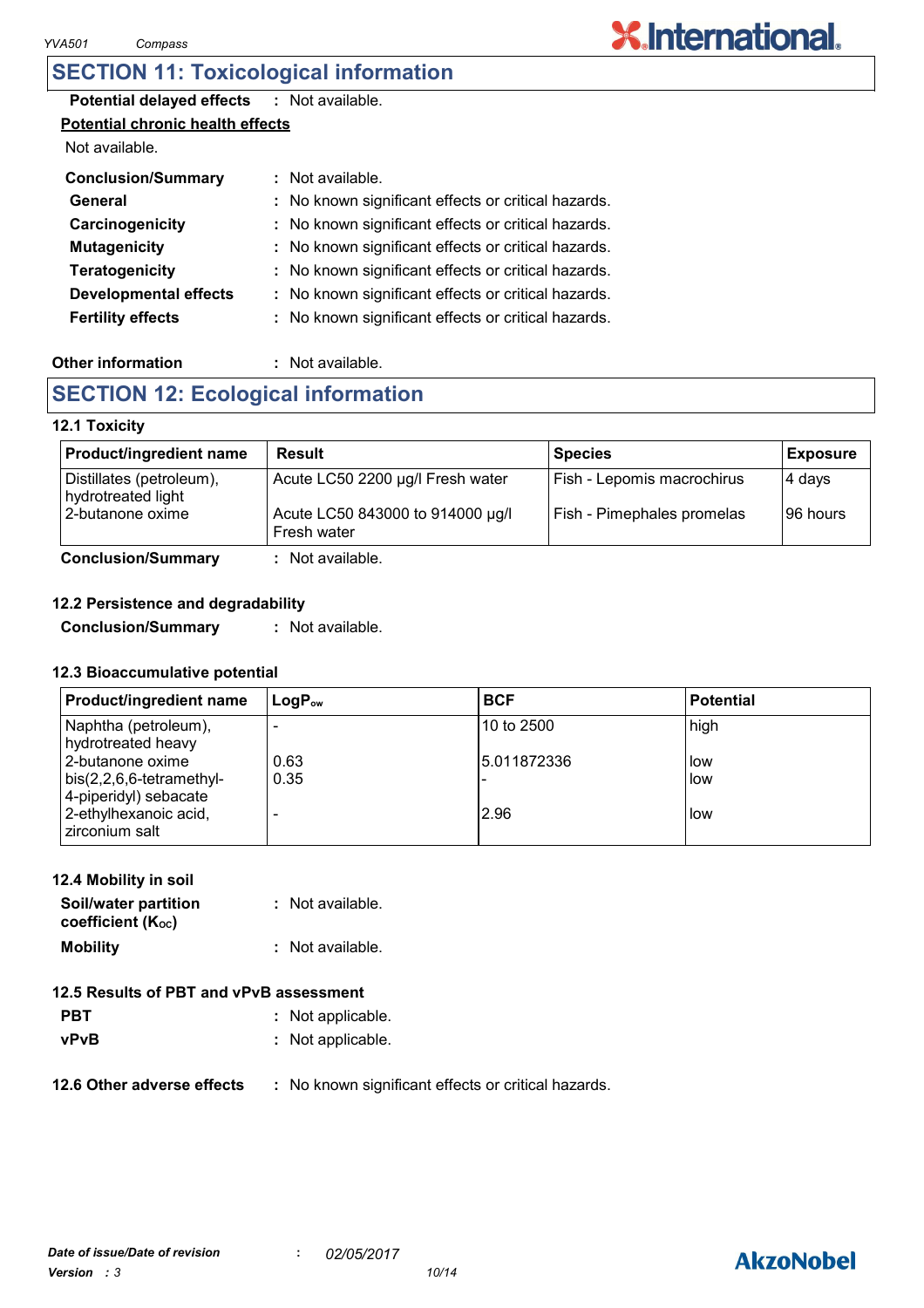**AkzoNobel** 

### **SECTION 13: Disposal considerations**

The information in this section contains generic advice and guidance. The list of Identified Uses in Section 1 should be consulted for any available use-specific information provided in the Exposure Scenario(s).

#### **13.1 Waste treatment methods**

| <b>Product</b>             |                                                                                                                                                                                                                                                                                                                                                                                                                                                                                                                                                     |
|----------------------------|-----------------------------------------------------------------------------------------------------------------------------------------------------------------------------------------------------------------------------------------------------------------------------------------------------------------------------------------------------------------------------------------------------------------------------------------------------------------------------------------------------------------------------------------------------|
| <b>Methods of disposal</b> | : The generation of waste should be avoided or minimised wherever possible.<br>Disposal of this product, solutions and any by-products should at all times comply<br>with the requirements of environmental protection and waste disposal legislation<br>and any regional local authority requirements.<br>Dispose of surplus and non-recyclable products via a licensed waste disposal<br>contractor. Waste should not be disposed of untreated to the sewer unless fully<br>compliant with the requirements of all authorities with jurisdiction. |
| Hazardous waste            | : The classification of the product may meet the criteria for a hazardous waste.                                                                                                                                                                                                                                                                                                                                                                                                                                                                    |

#### **European waste catalogue (EWC)**

| Code number<br><b>Waste designation</b> |                                                                                   |  |  |
|-----------------------------------------|-----------------------------------------------------------------------------------|--|--|
| EWC 08 01 11*                           | waste paint and varnish containing organic solvents or other hazardous substances |  |  |
| <u>Packaging</u><br>.                   |                                                                                   |  |  |

### **Methods of disposal :**

**Special precautions :** This material and its container must be disposed of in a safe way. Care should be taken when handling emptied containers that have not been cleaned or rinsed out. Empty containers or liners may retain some product residues. Vapour from product residues may create a highly flammable or explosive atmosphere inside the container. Do not cut, weld or grind used containers unless they have been cleaned thoroughly internally. Avoid dispersal of spilt material and runoff and contact with soil, waterways, drains and sewers.

### **SECTION 14: Transport information**

|                                    | <b>ADR/RID</b>                                                                                                                                                                                 | <b>IMDG</b>                                                                                 | <b>IATA</b>                                                                                                          |
|------------------------------------|------------------------------------------------------------------------------------------------------------------------------------------------------------------------------------------------|---------------------------------------------------------------------------------------------|----------------------------------------------------------------------------------------------------------------------|
| 14.1 UN number                     | <b>UN1263</b>                                                                                                                                                                                  | <b>UN1263</b>                                                                               | <b>UN1263</b>                                                                                                        |
| 14.2 UN proper<br>shipping name    | <b>PAINT</b>                                                                                                                                                                                   | PAINT. Marine pollutant<br>(Hydrocarbons, C9-C11,<br>isoalkanes, cyclics, <2%<br>aromatics) | <b>PAINT</b>                                                                                                         |
| 14.3 Transport<br>hazard class(es) | 3                                                                                                                                                                                              | 3                                                                                           | 3                                                                                                                    |
| 14.4 Packing<br>group              | III                                                                                                                                                                                            | $\mathbf{III}$                                                                              | III                                                                                                                  |
| 14.5<br>Environmental<br>hazards   | Yes.                                                                                                                                                                                           | Yes.                                                                                        | No.                                                                                                                  |
| <b>Additional</b><br>information   | The environmentally hazardous<br>substance mark is not required<br>when transported in sizes of ≤5<br>L or $\leq$ 5 kg.<br><b>Special provisions</b><br>640 (E)<br><b>Tunnel code</b><br>(D/E) | The marine pollutant mark is<br>not required when transported<br>in sizes of ≤5 L or ≤5 kg. | The environmentally<br>hazardous substance mark<br>may appear if required by<br>other transportation<br>regulations. |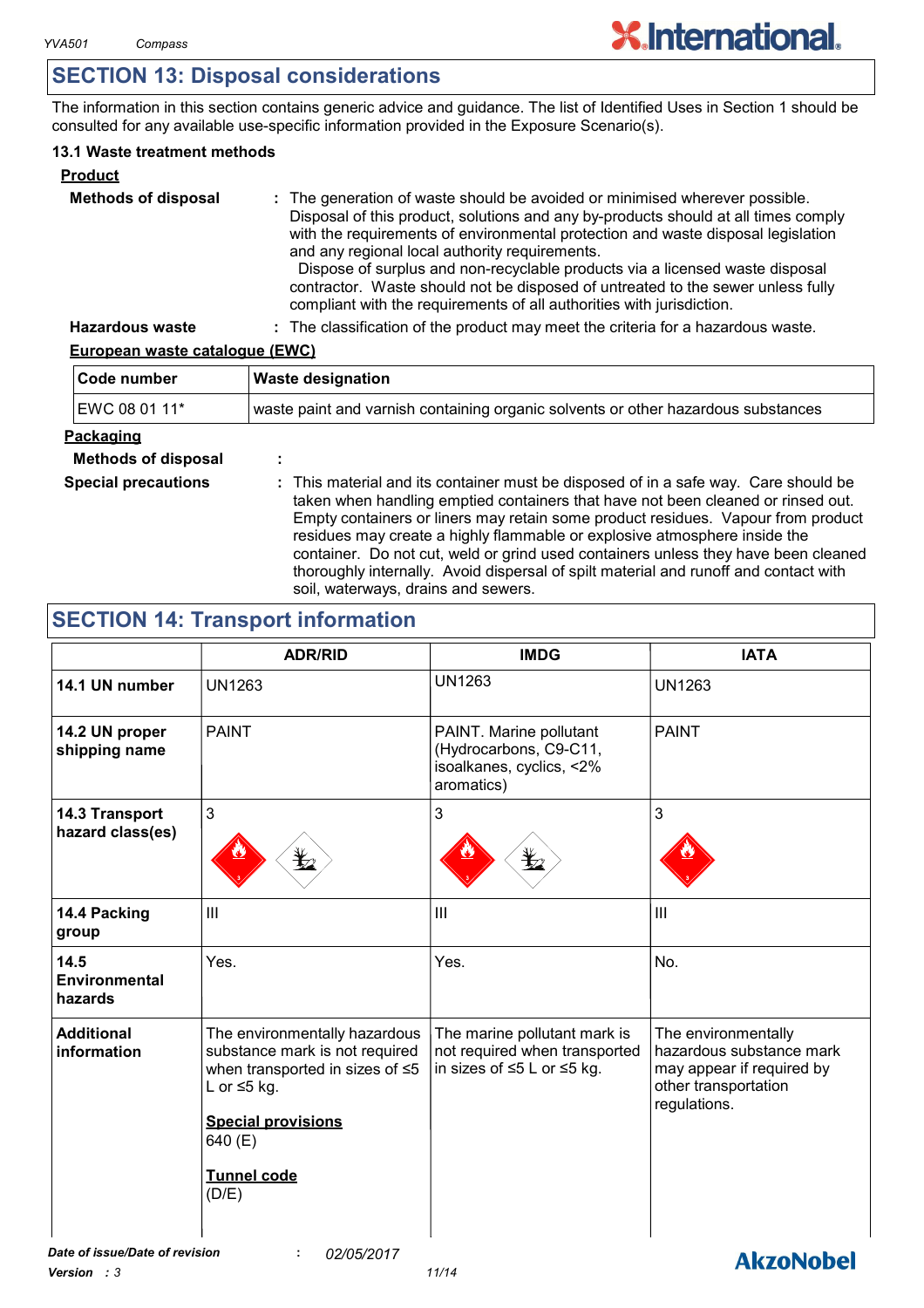### **SECTION 14: Transport information**

| <b>IMDG Code Segregation</b><br>group |  | : Not applicable.                                                                                                                                                                                                                               |
|---------------------------------------|--|-------------------------------------------------------------------------------------------------------------------------------------------------------------------------------------------------------------------------------------------------|
| user                                  |  | 14.6 Special precautions for : Transport within user's premises: always transport in closed containers that are<br>upright and secure. Ensure that persons transporting the product know what to do in<br>the event of an accident or spillage. |

**X**.International

**14.7 Transport in bulk according to Annex II of Marpol and the IBC Code :** Not available.

### **SECTION 15: Regulatory information**

**15.1 Safety, health and environmental regulations/legislation specific for the substance or mixture**

#### **EU Regulation (EC) No. 1907/2006 (REACH)**

#### **Annex XIV - List of substances subject to authorisation**

#### **Annex XIV**

**Substances of very high concern**

None of the components are listed.

**Annex XVII - Restrictions : Not applicable.** 

**on the manufacture, placing on the market and use of certain dangerous substances, mixtures and articles**

#### **Other EU regulations**

**Europe inventory :** Not determined.

#### **Special packaging requirements**

**Containers to be fitted with child-resistant fastenings** Not applicable. **:**

**Tactile warning of danger : Not applicable.** 

| <b>Product/ingredient name</b>            | <b>Carcinogenic</b><br><b>effects</b> | Mutagenic effects | Developmental<br>effects                                   | Fertility effects |
|-------------------------------------------|---------------------------------------|-------------------|------------------------------------------------------------|-------------------|
| 2-butanone oxime                          | Carc. 2, H351                         |                   |                                                            |                   |
| 2-ethylhexanoic acid,<br>I zirconium salt | $\overline{\phantom{a}}$              |                   | Repr. 2, H361d<br>(Unborn child) (oral) (Fertility) (oral) | Repr. 2, H361f    |

#### **Ozone depleting substances (1005/2009/EU)**

Not listed.

#### **Prior Informed Consent (PIC) (649/2012/EU)**

Not listed.

#### **National regulations**

**References :** Conforms to Regulation (EC) No. 1907/2006 (REACH), Annex II and Regulation (EC) No. 1272/2008 (CLP)

#### **15.2 Chemical safety :** No Chemical Safety Assessment has been carried out.

### **AkzoNobel**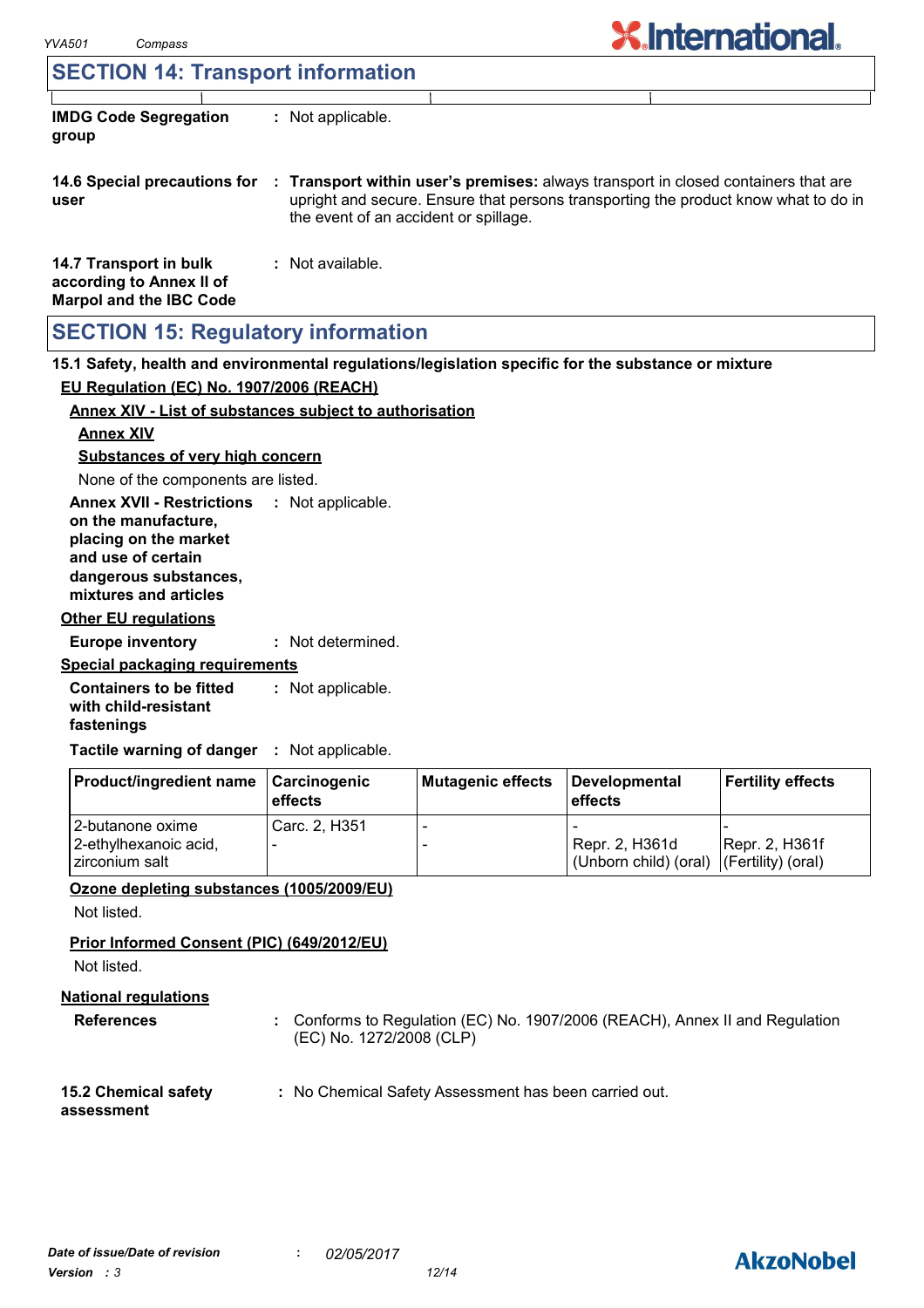### **SECTION 16: Other information**

 $\nabla$  Indicates information that has changed from previously issued version.

| <b>Abbreviations and</b> | $:$ ATE = Acute Toxicity Estimate                                             |
|--------------------------|-------------------------------------------------------------------------------|
| acronyms                 | CLP = Classification, Labelling and Packaging Regulation [Regulation (EC) No. |
|                          | 1272/2008]                                                                    |
|                          | DMEL = Derived Minimal Effect Level                                           |
|                          | DNEL = Derived No Effect Level                                                |
|                          | EUH statement = CLP-specific Hazard statement                                 |
|                          | PBT = Persistent, Bioaccumulative and Toxic                                   |
|                          | PNEC = Predicted No Effect Concentration                                      |
|                          | <b>RRN = REACH Registration Number</b>                                        |
|                          | vPvB = Very Persistent and Very Bioaccumulative                               |

#### **Procedure used to derive the classification according to Regulation (EC) No. 1272/2008 [CLP/GHS]**

| <b>Classification</b>                                            |                                                                                                                                                                                                                                                                                                      | <b>Justification</b>                                                                                                                                                                                                                                                                                                                                                                                                                                                                                                                                                                                          |  |
|------------------------------------------------------------------|------------------------------------------------------------------------------------------------------------------------------------------------------------------------------------------------------------------------------------------------------------------------------------------------------|---------------------------------------------------------------------------------------------------------------------------------------------------------------------------------------------------------------------------------------------------------------------------------------------------------------------------------------------------------------------------------------------------------------------------------------------------------------------------------------------------------------------------------------------------------------------------------------------------------------|--|
| Flam. Liq. 3, H226<br>STOT SE 3, H336<br>Aquatic Chronic 2, H411 |                                                                                                                                                                                                                                                                                                      | On basis of test data<br>Calculation method<br>Calculation method                                                                                                                                                                                                                                                                                                                                                                                                                                                                                                                                             |  |
| <b>Full text of abbreviated H</b><br><b>statements</b>           | ÷.<br>H226<br>H304<br>H312<br>H315<br>H317<br>H318<br>H336<br>H351<br>H361fd (Fertility and<br>Unborn child) (oral)<br>H400<br>H411                                                                                                                                                                  | Flammable liquid and vapour.<br>May be fatal if swallowed and enters airways.<br>Harmful in contact with skin.<br>Causes skin irritation.<br>May cause an allergic skin reaction.<br>Causes serious eye damage.<br>May cause drowsiness or dizziness.<br>Suspected of causing cancer.<br>Suspected of damaging fertility if swallowed. Suspected<br>of damaging the unborn child if swallowed.<br>Very toxic to aquatic life.<br>Toxic to aquatic life with long lasting effects.                                                                                                                             |  |
| <b>Full text of classifications</b><br>[CLP/GHS]                 | Acute Tox. 4, H312<br>Aquatic Acute 1, H400<br>Aquatic Chronic 2, H411<br>Asp. Tox. 1, H304<br>Carc. 2, H351<br><b>EUH066</b><br>Eye Dam. 1, H318<br>Flam. Liq. 3, H226<br>Repr. 2, H361fd<br>(Fertility and Unborn<br>child) (oral)<br>Skin Irrit. 2, H315<br>Skin Sens. 1, H317<br>STOT SE 3, H336 | ACUTE TOXICITY (dermal) - Category 4<br><b>ACUTE AQUATIC HAZARD - Category 1</b><br>LONG-TERM AQUATIC HAZARD - Category 2<br><b>ASPIRATION HAZARD - Category 1</b><br><b>CARCINOGENICITY - Category 2</b><br>Repeated exposure may cause skin dryness or cracking.<br>SERIOUS EYE DAMAGE/ EYE IRRITATION - Category<br><b>FLAMMABLE LIQUIDS - Category 3</b><br>TOXIC TO REPRODUCTION (Fertility and Unborn child)<br>(oral) - Category 2<br>SKIN CORROSION/IRRITATION - Category 2<br>SKIN SENSITIZATION - Category 1<br>SPECIFIC TARGET ORGAN TOXICITY (SINGLE<br>EXPOSURE) (Narcotic effects) - Category 3 |  |
| Date of printing                                                 | : 02/05/2017                                                                                                                                                                                                                                                                                         |                                                                                                                                                                                                                                                                                                                                                                                                                                                                                                                                                                                                               |  |
| Date of issue/ Date of<br>revision                               | : 02/05/2017                                                                                                                                                                                                                                                                                         |                                                                                                                                                                                                                                                                                                                                                                                                                                                                                                                                                                                                               |  |
| Date of previous issue                                           | : 07/06/2016                                                                                                                                                                                                                                                                                         |                                                                                                                                                                                                                                                                                                                                                                                                                                                                                                                                                                                                               |  |
| Version                                                          | : 3                                                                                                                                                                                                                                                                                                  |                                                                                                                                                                                                                                                                                                                                                                                                                                                                                                                                                                                                               |  |

#### **Notice to reader**

**IMPORTANT NOTE: the information contained in this data sheet (as may be amended from time to time) is not intended to be exhaustive and is presented in good faith and believed to be correct as of the date on which it is prepared. It is the userˈs responsibility to verify that this data sheet is current prior to using the product to which it relates.**

**Persons using the information must make their own determinations as to the suitability of the relevant product for their purposes prior to use. Where those purposes are other than as specifically recommended in**